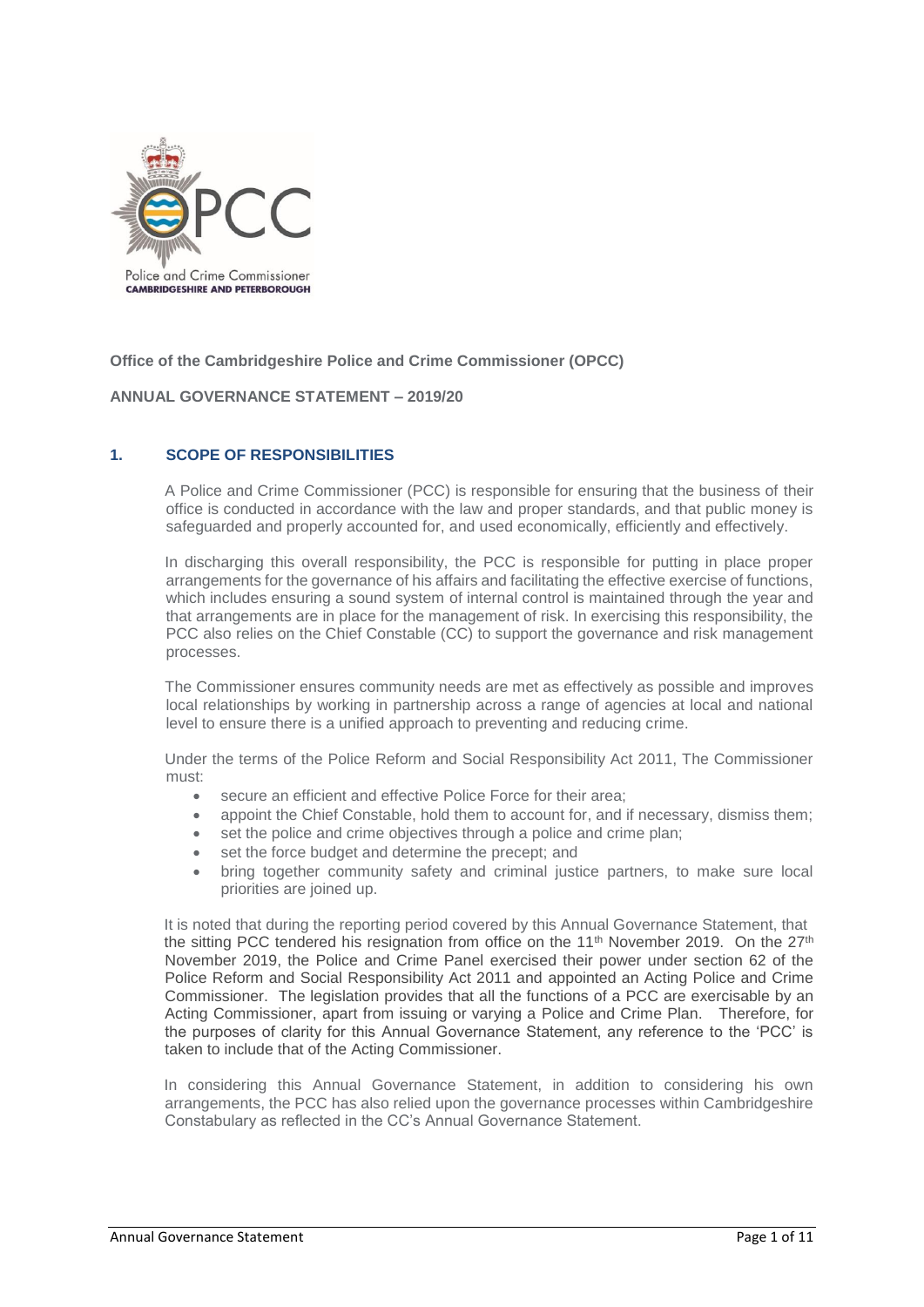## **2. THE PURPOSE OF THE GOVERNANCE FRAMEWORK**

The governance framework comprises the systems and processes, and culture and values, by which the PCC and his office are directed and controlled, and the activities through which he and his office are accountable to and engage with the community. It enables the PCC to monitor the achievement of his strategic objectives and to consider whether those objectives have led to the delivery of appropriate, cost-effective services, including value for money.

At a strategic level the framework forms part of the three forces Scheme of Governance, jointly agreed with Bedfordshire and Hertfordshire, and which includes Financial Regulations and Contract Standing Orders, which were most recently reviewed and updated in 2017. Both the Scheme of Governance and Financial Regulations are available on the PCC's website.

The system of internal control is a significant part of the governance framework and is designed to manage risk to a reasonable and foreseeable level. It cannot eliminate all risk of failure to achievement of policies, aims and objectives and can therefore only provide reasonable, and not absolute, assurance of effectiveness. The system of internal control is based on an on-going process designed to identify and prioritise the risks to the achievement of the PCC's policies, aims and objectives, to evaluate the likelihood of those risks being realised and the impact should they be realised, and to manage them efficiently, effectively and economically.

## **3. THE GOVERNANCE FRAMEWORK**

The CC is accountable to the PCC. Both the CC and PCC must have due regard to the Strategic Policing Requirement set by the Home Secretary.

The Chief Constable is responsible for operational policing matters, the direction and control of police personnel, and for putting in place proper arrangements for the governance of the Force. The Commissioner is required to hold him to account for the exercise of those functions and of persons under his direction and control. It therefore follows that the PCC must satisfy himself that the Force has appropriate mechanisms in place for the maintenance of good governance, and that these operate in practice.

The Scheme of Governance includes details of the various duties delegated to senior officers. Financial Regulations (including Contract Standing Orders) have been developed to ensure that the financial responsibilities of both the OPCC and the Commissioner are clear.

The Business Coordination Board is a joint governance forum of the Police and Crime Commissioner for Cambridgeshire and the Chief Constable for Cambridgeshire Constabulary and their respective Officers. This meeting is one of the means whereby the Commissioner holds the Chief Constable to account for the performance of the Constabulary. Meetings scrutinise, support and challenge the overall performance of the Force including against the priorities agreed within the Plan.

The key elements of the systems and processes that comprise the governance arrangements that have been put in place for the PCC and the CC include:

- A definition of the roles of the PCC and the CC;
- Delegations from the PCC;
- Financial Regulations;
- Risk Management and Business Continuity arrangements;
- A Treasury Management Policy;
- A Gifts Loans and Sponsorship Policy;
- Contract Standing Orders; and
- Anti-Fraud and Anti-Bribery policy.

CIPFA published their "Delivering Good Governance in Local Government: Framework" followed by specific guidance notes for Policing Bodies. The key elements of the systems and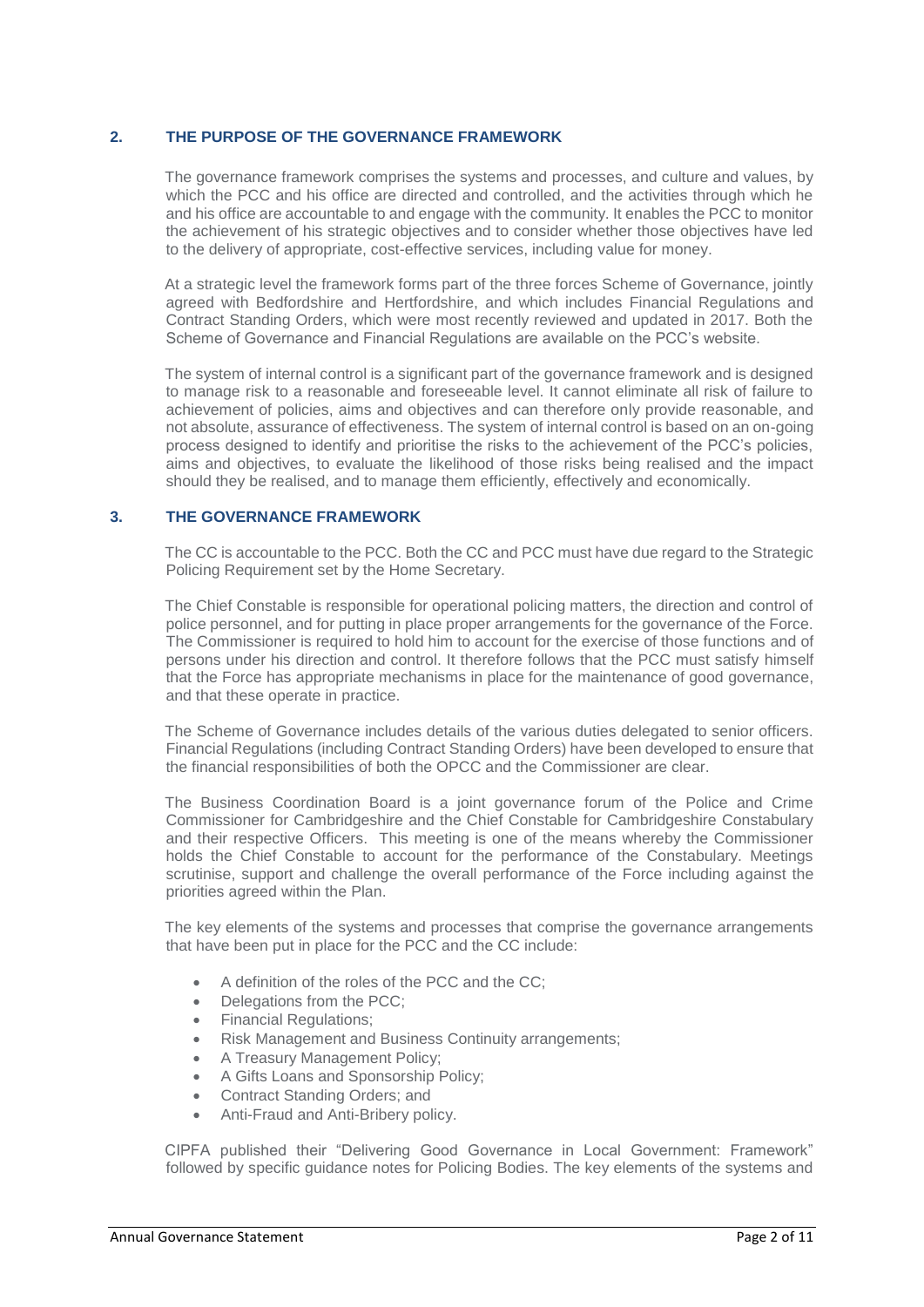processes which the Commissioner has in place are aligned to the seven principles are set out below:

- Behaving with integrity, demonstrating strong commitment to ethical values, and respecting the rule of law;
- Ensuring openness and comprehensive stakeholder engagement;
- Defining outcomes in terms of sustainable economic, social and environmental benefits;
- Determining the interventions necessary to optimise the achievement of the intended outcomes;
- Developing the entity's capacity, including the capability of its leadership and the individuals within it;
- Managing risks and performance through robust internal control and strong public financial management;
- Implementing good practices in transparency, reporting and audit to deliver effective accountability.

## **3.1 Behaving with integrity, demonstrating strong commitment to ethical values, and respecting the rule of law**

The OPCC has an approved policy on anti-fraud and anti-bribery which is included within the Financial Regulations. The policy is designed to encourage prevention, promote detection and identify a clear pathway for investigation of fraudulent and/or corrupt activities or behaviour.

The Commissioner has made a policy statement on decision making which is shared with Bedfordshire and Hertfordshire. This explains the statutory framework for decision making by police and crime commissioners, aligned to the Nolan principles of public life, it sets out the decision-making process including the recording, transparency and publication of those decisions. Under the policy the Chief Executive, Chief of Staff and Chief Finance Officer are part of the legal framework to report contraventions of the law, financial requirements or maladministration.

The Acting Commissioner has taken an Oath of office following his appointment by the Police and Crime Panel. The Oath sets out his commitment to undertaking his role with integrity whilst recognising the importance of the operational independence of the Chief Constable, . The Police and Crime Panel have made a recommendation that a newly elected Commissioner should sign a Code of Conduct. The Acting Commissioner has agreed to sign this Code. The register of interests of the Acting Commissioner and of the Chief Executive Officer are published on the PCC's website.

### https://www.cambridgeshire-pcc.gov.uk/about-us/your-commissioner/disclosure-of-businessinterests/

The OPCC and Constabulary have defined key elements of the whistleblowing process within the Financial Regulations to deal with disclosures of inappropriate behaviour or malpractice, including fraud and misappropriation.

The Police and Crime Commissioner has a duty to be open, transparent and accountable. He also has a legal responsibility to monitor all complaints made against all Cambridgeshire Constabulary officers and staff, whilst also having responsibility for complaints made against the Chief Constable. From the 1<sup>st</sup> February 2020, the Commissioner became the relevant review body for conducting independent reviews of police complaints where the Independent Office of Police Conduct is not the relevant review body. The Police and Crime Panel has responsibility for handling complaints against the Commissioner or the Deputy Police and Crime Commissioner. The complaints process is described on the Commissioner's website. <https://www.cambridgeshire-pcc.gov.uk/accessing-information/complaints/>

As a public body, the Commissioner is subject to the general equality duty. Under the Police Reform and Social Responsibility Act 2011, the Commissioner must hold the Chief Constable to account for the exercise of his duties relating to equality and diversity. <https://www.cambridgeshire-pcc.gov.uk/transparency/staff-equality-and-diversity/>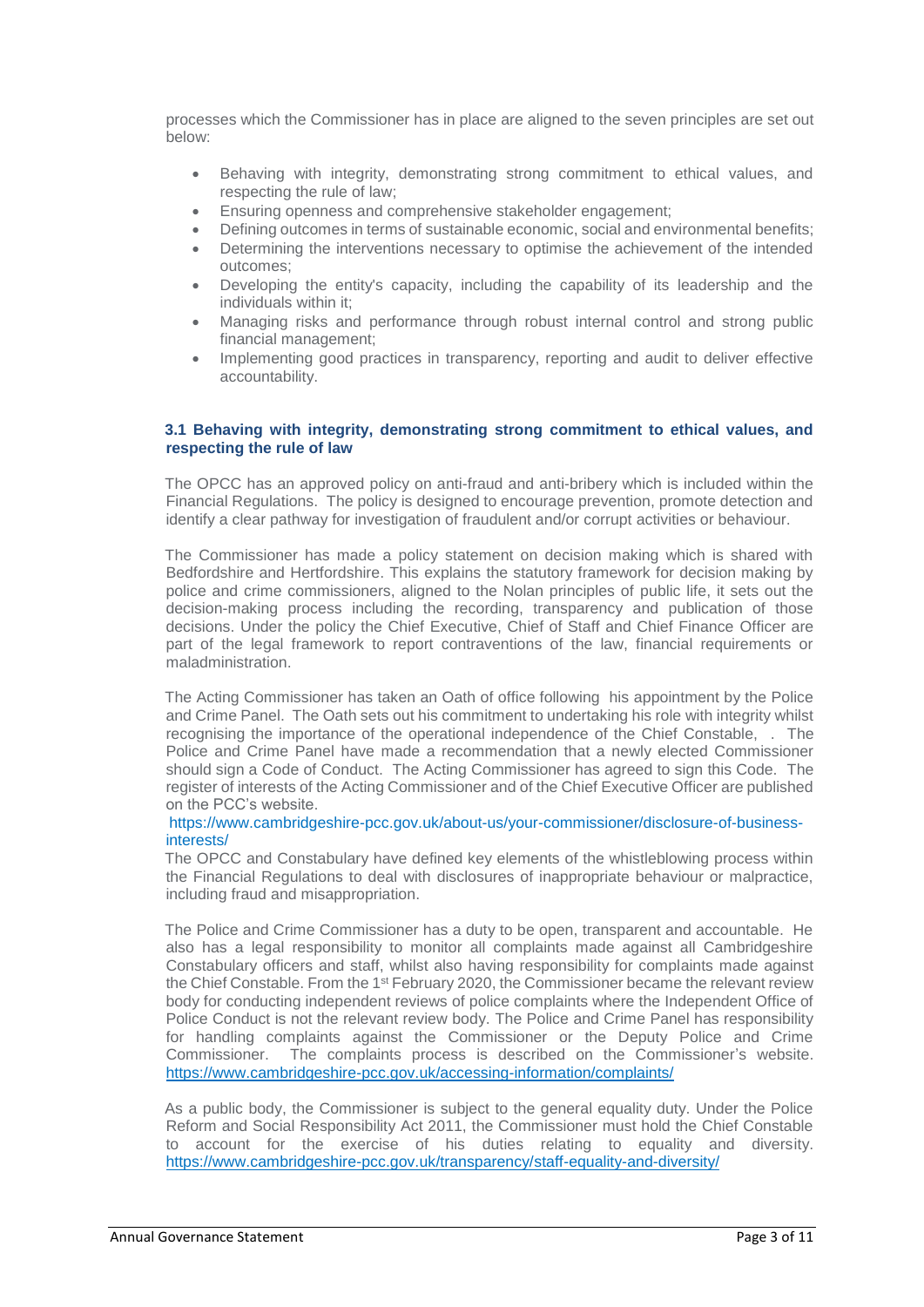The Police and Crime Plan considers the needs of the diverse population he serves. OPCC staff comply with and ensure that those who we support adhere to guidelines set out in the equality duty. The OPCC staff equality and diversity breakdown has been published on the website. https://www.cambridgeshire-pcc.gov.uk/police-crime-plan/.

The Police and Crime Commissioner has a statutory duty under the Police Reform and Social Responsibility Act 2011 to hold the Chief Constable to account for the exercise of duties relating to equality and diversity. The Constabulary reports achievement against its six core equality and diversity objectives to the Business Coordination Board.

## **3.2 Ensuring openness and comprehensive stakeholder engagement**

The OPCC has a Communications and Engagement Strategy which sets out the Acting Police and Crime Commissioner's communications objectives, with expected outputs linked to those objectives and the objectives of the Police and Crime Plan. It also identifies key stakeholders and communication channels.

## https://www.cambridgeshire-pcc.gov.uk/whats-new/.

A key role of the Police and Crime Commissioner is to listen to the views of local people. He does this in a number of ways, including meeting people at public meetings and through regular surgeries. The OPCC has published a protocol for contacting or meeting the Police and Crime Commissioner which explains how to book a surgery appointment. The Commissioner's tactical engagement plan records engagement key events including surgeries and consultations.

The Commissioner has also undertaken surveys which have included matters such as the new southern police station and the precept.

Partnership arrangements are in place with local authorities and criminal justice partners, including an overarching Countywide Community Safety Board and Criminal Justice Board.

## **3.3 Defining outcomes in terms of sustainable economic, social and environmental benefits**

The Commissioner continued to endorse Section 22 (of the Police Act 1996) collaboration agreements with Strategic Alliance partners in 2019/20 and mechanisms are in place to hold these collaborative services to account.

The strategic direction of the Strategic Alliance is managed via the Strategic Alliance Summit (SAS), which is made up of the six corporation soles representing the Forces and OPCCs' of Bedfordshire, Cambridgeshire and Hertfordshire. The operational implementation of the collaboration units is managed via the Joint Chief Officers Board (JCOB) which is made up of the three Chief Constables.

The Chief Constable has ultimate responsibility for his/her officers and staff in a collaborated unit and is ultimately vicariously liable for their actions. Officers and Staff are subject to the command structure for daily Shared Service delivery. Each Police and Crime Commissioner retains their individual responsibility for the maintenance of efficient and effective policing in their county and each Chief Constable retains their operational independence. Each PCC retains responsibility for holding their Chief Constable to account for operational police services delivered through collaboration.

Collaborated units have been established in three work streams each led by one force with a governance board and a supporting structure to allow each CC and PCC to have oversight and fulfil their responsibilities. This means that shared collaborated services are provided to the parties with shared resources being instructed through a single line management structure and those resources remaining under the legal direction and control of their respective Chief Constable.

### **Joint Protective Services (Bedfordshire).**

• Armed Policing Unit;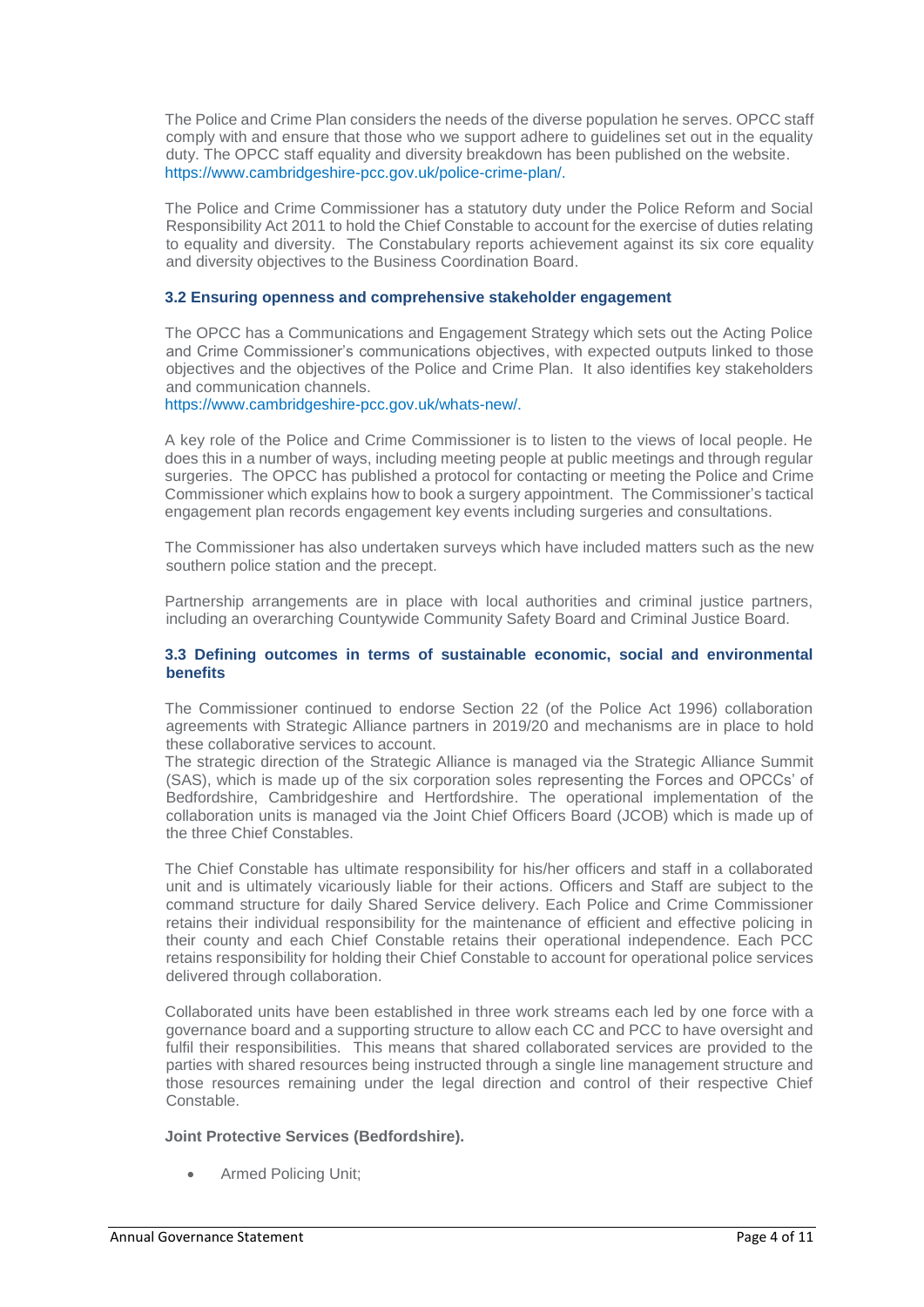- Cameras Tickets & Collisions;
- Civil Contingencies Unit;
- Dog Unit;
- Major Crime Unit;
- National Police Air Service (NPAS);
- Operational Planning Support Unit;
- Roads Policing Unit;
- Forensic Collision Investigation Unit;
- Scientific Services Unit.

## **Organisational support (Cambridgeshire).**

- HR;
- Information Management:
- Professional Standards Department;
- Tri-Force Communications;
- Uplift;
- Uniform Stores;
- Pavroll.

## **Operational Support (Hertfordshire).**

- Criminal Justice;
- Firearms and Explosive Licensing;
- Information and Communication Technology and,
- Mobile, Digital and Emergency Services Mobile Communication Programme.

In addition, collaboration across Bedfordshire, Cambridgeshire, Hertfordshire, Norfolk and Suffolk, Essex and Kent known as 7Force has established a programme to progress consideration of joint working across the region and to collaborate on specific business cases as agreed. A collaborated Procurement services across the 7Forces has been established with other projects in place and under development.

https://www.cambridgeshire-pcc.gov.uk/accessing-information/collaboration/

### **3.4 Determining the interventions necessary to optimise the achievement of the intended outcomes**

A Medium Term Financial Strategy is in place. For 2019/20 this was presented to the Police and Crime Panel in January 2019. In February 2020 the Police and Crime Panel received the plan covering the period 2020/21 to 2023/24.

The Financial Plan supports the achievement of the objectives within the Police and Crime Plan and the Constabulary Corporate Plan.

The Police and Crime Plan 2017 – 2020 was refreshed in August 2019 with the strategic themes, specific aims and outcomes, these are:

- Victims;
- Offenders;
- Communities:
- Transformation.

The operational requirements were identified using an innovative planning process known as the Strategic Threat and Risk Assessment (STRA) which examined the operational requirements against current and future demand. This also supported the development of the Constabulary's Corporate Plan and the Medium Term Financial Strategy.

The Business Coordination Board is a joint governance forum of the Police and Crime Commissioner for Cambridgeshire and the Chief Constable for Cambridgeshire Constabulary and their respective Officers. Its role includes: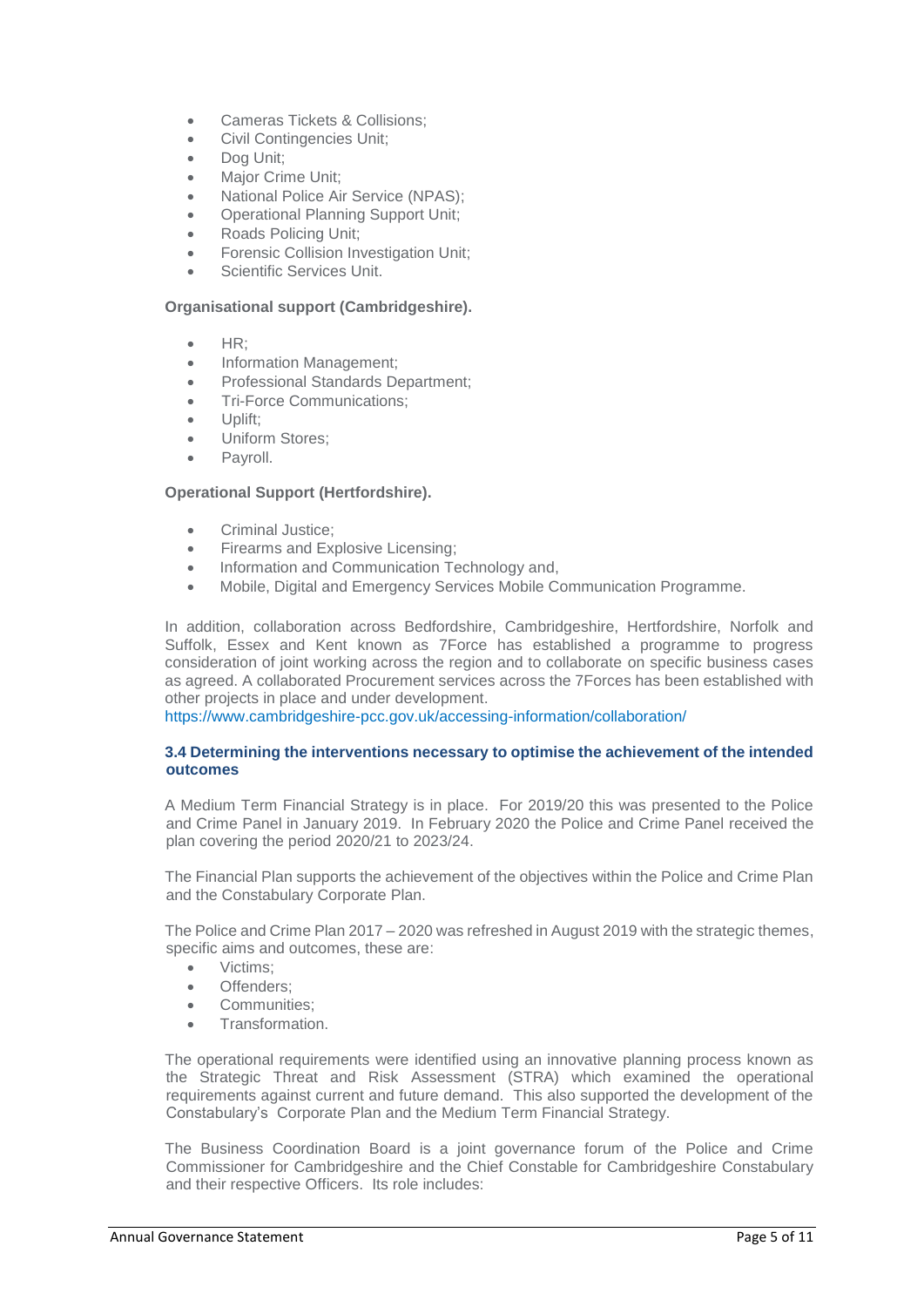- Setting the strategic direction and objectives of the force through the Police and Crime Plan
- Issuing a Police and Crime Plan and monitoring progress.
- Calculating a budget requirement, allocating assets and funds and setting the precept for the Constabulary
- Holding the Chief Constable to account for the performance of the Constabulary's officers and staff and for an efficient and effective police force, including: Scrutinise, support and challenge the overall performance of the force including against the priorities agreed within the Plan.

https://www.cambridgeshire-pcc.gov.uk/accessing-information/decision-making/businesscoordination-board/

### **3.5 Developing the entity's capacity, including the capability of its leadership and the individuals within it.**

The OPCC takes a pro-active approach to staff development. OPCC staff complete a regular Personal Development Review (PDR) process with their named line manager. This process will continue to identify training requirements for individuals.

Each member of staff has a job description which sets out their individual roles and responsibilities. The Commissioner has published a list of staff with their roles and a staff structure chart on his website. <https://www.cambridgeshire-pcc.gov.uk/about-us/staff/>

The Commissioner has responsibility for conducting at least annually, a review of the effectiveness of the governance framework, including the system of internal control. The review is informed by the work of the Chief Executive, the CFOs, internal auditors, the Head of Internal Audit report and also managers within the OPCC and Constabulary who have the responsibility for the development and maintenance of the governance environment.

The OPCC has adopted the Human Resources policies established by the Bedfordshire, Cambridgeshire and Hertfordshire collaborated HR department. This includes 'My Conversation' which is a performance review (PDR) process. Regular conversations take place between individuals and managers to ensure oversight of wellbeing, to guide and support in the achievement of work-based objectives and to support personal and professional development.

## **3.6 Managing risks and performance through robust internal control and strong public financial management**

The Commissioner makes his commitments and objectives for policing clear in his Police and Crime Plan which was informed by the views of the electorate. It is against this plan that the PCC is measured, and monitoring of outcomes against this plan is undertaken by both the Business Co-ordination Board and the Police and Crime Panel. The outcomes are made visible to the public through the Annual Report.

Risk management is embedded into the work of the OPCC on an ongoing and continuous basis. A joint strategic risk register is in place with the Constabulary and endorsed by the Joint Audit Committee.

The OPCC has a Risk Management Strategy, endorsed by the Joint Audit Committee, its purpose is to ensure that risk management is embedded into the governance structure and that it effectively underpins and enables the business. The risk strategy sets out the Commissioner's controls assurance mechanisms, responsibilities within the OPCC and the relationship with the Constabulary risk management processes. The Joint Audit Committee oversees the risk management arrangements of the OPCC and the Constabulary and ensures that the processes are aligned.

Internal Audit issued a report from their review of Risk Management during 2019/20 which concluded that the Board could take substantial assurance.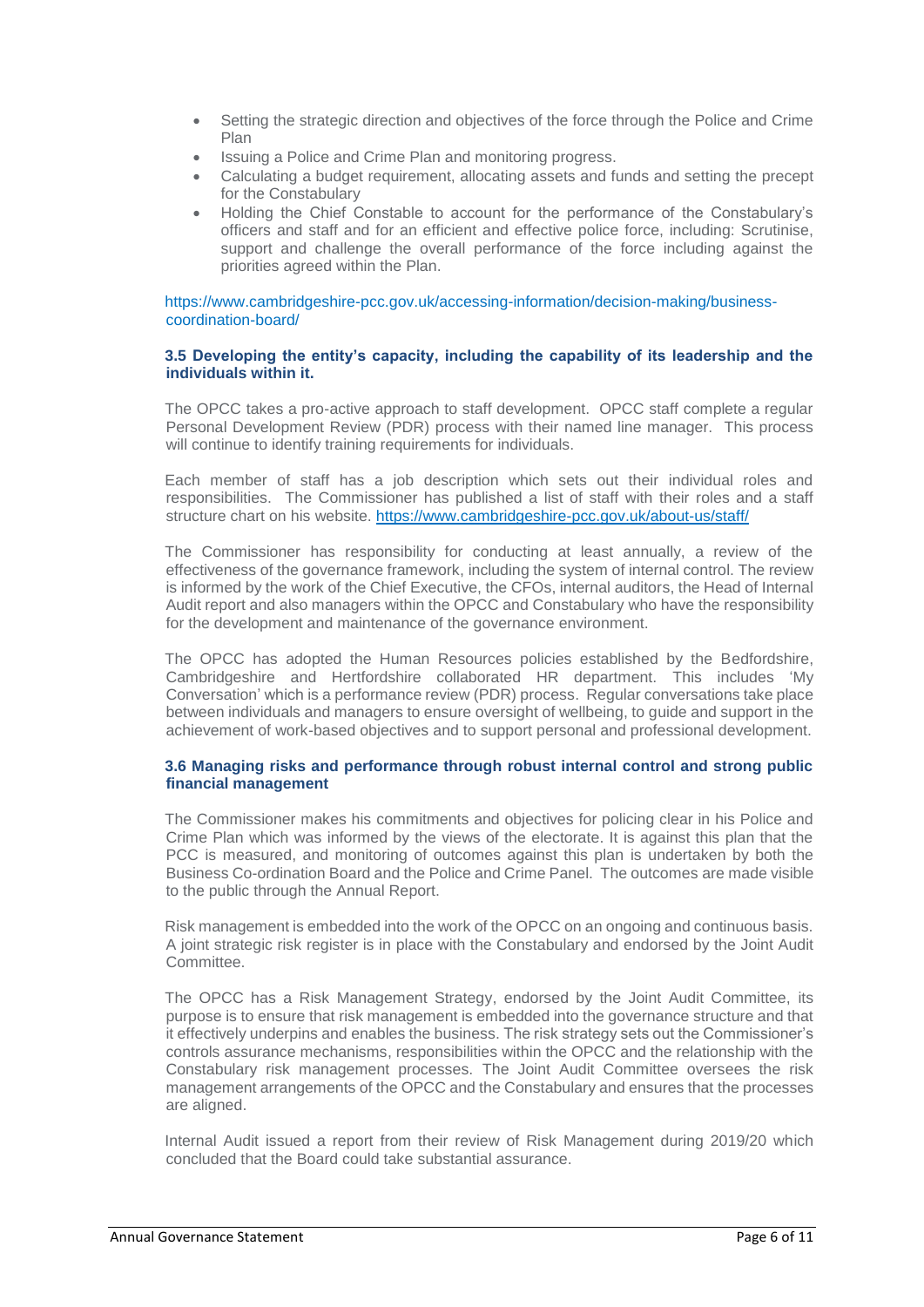Financial control involves the existence of a structure which ensures that all resources are used as efficiently and effectively as possible to attain the overall objectives and targets. Internal financial control systems are in place to minimise the risk of loss, unlawful expenditure or poor value for money, and to maximise the use of the assets and limited resources.

The financial management framework follows national and/or professional good practice and its key elements are set out below:

- The organisations fully comply with the CIPFA Statement on the Role of the Chief Financial Officer of the Police and Crime Commissioner and the Chief Financial Officer of the Chief Constable.
	- The finance function is governed by the Financial Regulations which are framed under the Home Office Code of Financial Management. The Chief Constable is responsible for adherence to Police Regulations and the Constabulary is monitored for additional compliance by HMICFRS and HM Revenue and Customs.
	- Responsibility and accountability for resources rests with managers who are responsible for service provision.
	- The Commissioner has adopted the CIPFA Code of Practice on Treasury Management requiring approval of an annual treasury management strategy including an annual investment strategy.
	- In accordance with the CIPFA Prudential Code and good accounting practice a fouryear medium-term financial strategy (MTFS) and a four-year capital programme are produced.
	- The revenue budget provides an estimate of the annual income and expenditure requirements for the police service (Commissioner and Constabulary) and sets out the financial implications of the Police and Crime Plan. It provides chief officers with the authority to incur expenditure and the basis through which to monitor the financial performance.
	- Capital expenditure is an important element in the development of the policing business since it represents major investment in new and improved assets. The Commissioner approves the capital programme each year and monitors its implementation and funding closely.

## **3.7 Implementing good practices in transparency, reporting and audit to deliver effective accountability**

All decision making is carried out in accordance with the Governance framework. The governance arrangements ensure that the key decisions taken by the Commissioner are made in the light of all necessary information and analysis and made public (unless exempt under the Provision of Access to Information rules). Appropriate legal, financial, human resources and other professional advice is considered as part of the decision-making process. The Commissioner signs a notice for each decision taken and any decision can be 'called in' by the Police and Crime Panel for further consideration.

The Commissioner has appropriate oversight and scrutiny of Constabulary decision-making through the scrutiny of reports at the Business Coordination Board and other meetings, review of Force Executive Board minutes and formal and informal meetings with the Chief Constable and Constabulary officers. A specific objective and risk-based performance approach is in place. The Commissioner and Constabulary are subject to an extensive internal and external inspection regime and the results of these inspections are published to ensure appropriate scrutiny of decision-making.

The Commissioner publishes his decisions and the minutes and papers of the Business Coordination Board. [https://www.cambridgeshire-pcc.gov.uk/accessing-information/decision](https://www.cambridgeshire-pcc.gov.uk/accessing-information/decision-making/)[making/](https://www.cambridgeshire-pcc.gov.uk/accessing-information/decision-making/)

The Commissioner also published the minutes and papers of the Police and Crime Panel and the Joint Audit Committee.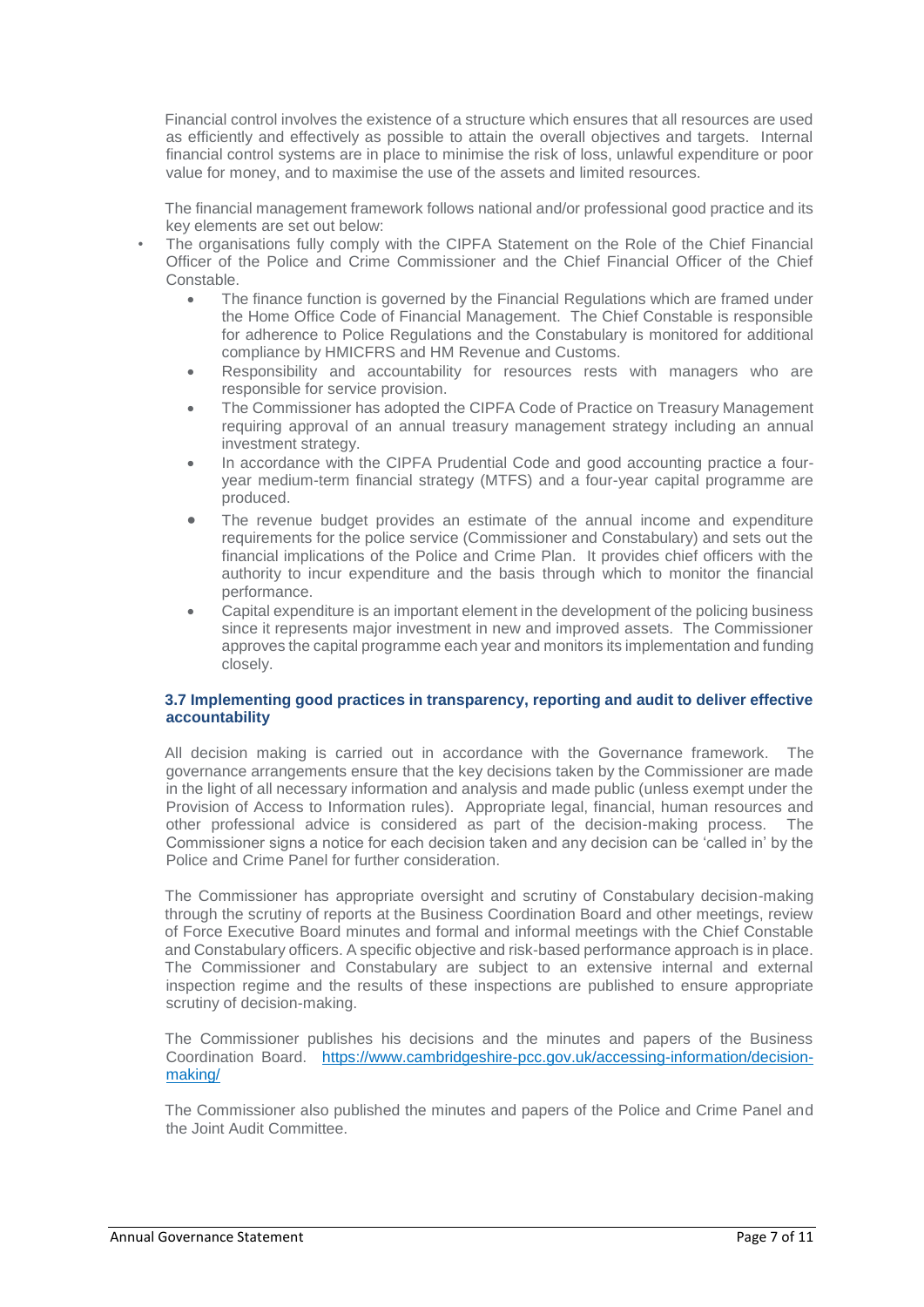# **4. REVIEW OF EFFECTIVENESS**

### **The Joint Audit Committee (JAC)**

The JAC undertakes the core functions of an audit committee in accordance with the guidance set out in the CIPFA publication 'Audit Committees – Practical Guidance for Local Authorities and Police'.

The Joint Audit Committee plays a pivotal role in the system of internal control through its oversight of audit arrangements. The Committee approves the external audit plan and receives the annual audit letter from the external auditor. The Committee also considers the annual internal audit plan, receives regular internal audit reports and monitors management performance against agreed action plans to address any areas for improvement identified. In addition, the Committee oversees progress on Risk Management and related issues.

https://www.cambridgeshire-pcc.gov.uk/accessing-information/decision-making/joint-auditcommittee/

## **The Police and Crime Panel (PCP)**

The PCP provides checks and balances on the work of the Police and Crime Commissioner (PCC). The Panel does not scrutinise Cambridgeshire Constabulary; it scrutinises how the PCC carries out his statutory responsibilities. While the Panel is there to constructively challenge the PCC, it also has a key role in supporting the Commissioner in his role in enhancing public accountability of the police force. The Commissioner reports to the PCP to enable it to fulfil its responsibilities which include:

- Review and make recommendations on the draft Police and Crime Plan
- Scrutinise the PCC, inviting the Chief Constable to attend the PCP where appropriate
- Review the PCC's appointment of Chief Executive, Chief Financial Officer and Deputy PCC where one is appointed
- Make reports and recommendations on matters relating to the PCC
- Monitor all complaints against the PCC and the informal resolution of such complaints where necessary
- Question the PCC on the annual report in a public meeting
- Veto powers on the PCC's proposed annual council tax precept and appointment of Chief Constable.

## https://www.cambridgeshire-pcc.gov.uk/accessing-information/decision-making/police-crimepanel/

### **Internal Audit**

Internal audit provided an independent opinion on the adequacy and effectiveness of the system of internal control, stating that the organisation has an adequate and effective framework for risk management, governance and internal control. However their work identified further enhancements to the framework of risk management, governance and internal control to ensure it remains adequate and effective going forward,

Internal audit issued three reasonable assurance and four substantial assurance reports for the OPCC and the Constabulary during the year.

Internal audit also undertook audits in relation to collaboration activity across Bedfordshire, Cambridgeshire and Hertfordshire Constabularies (BCH), and issued one partial assurance report covering Procurement in draft, one reasonable assurance report and one advisory report. Internal Audit also issued a no assurance report covering Health and Safety, this was followed by Internal Audit in February 2020 and good progress was reported on the completion of actions. Internal audit also performs an annual follow up of agreed management actions, and the Constabulary also track the completion of management actions.

Internal Audit has co-ordinated the new draft of this Annual Governance Statement, with assistance from senior officers and staff in the OPCC and Constabulary.

### **External Audit**

The external auditors issued the following reports during the year:

- Opinion on financial statements;
- Annual audit letter.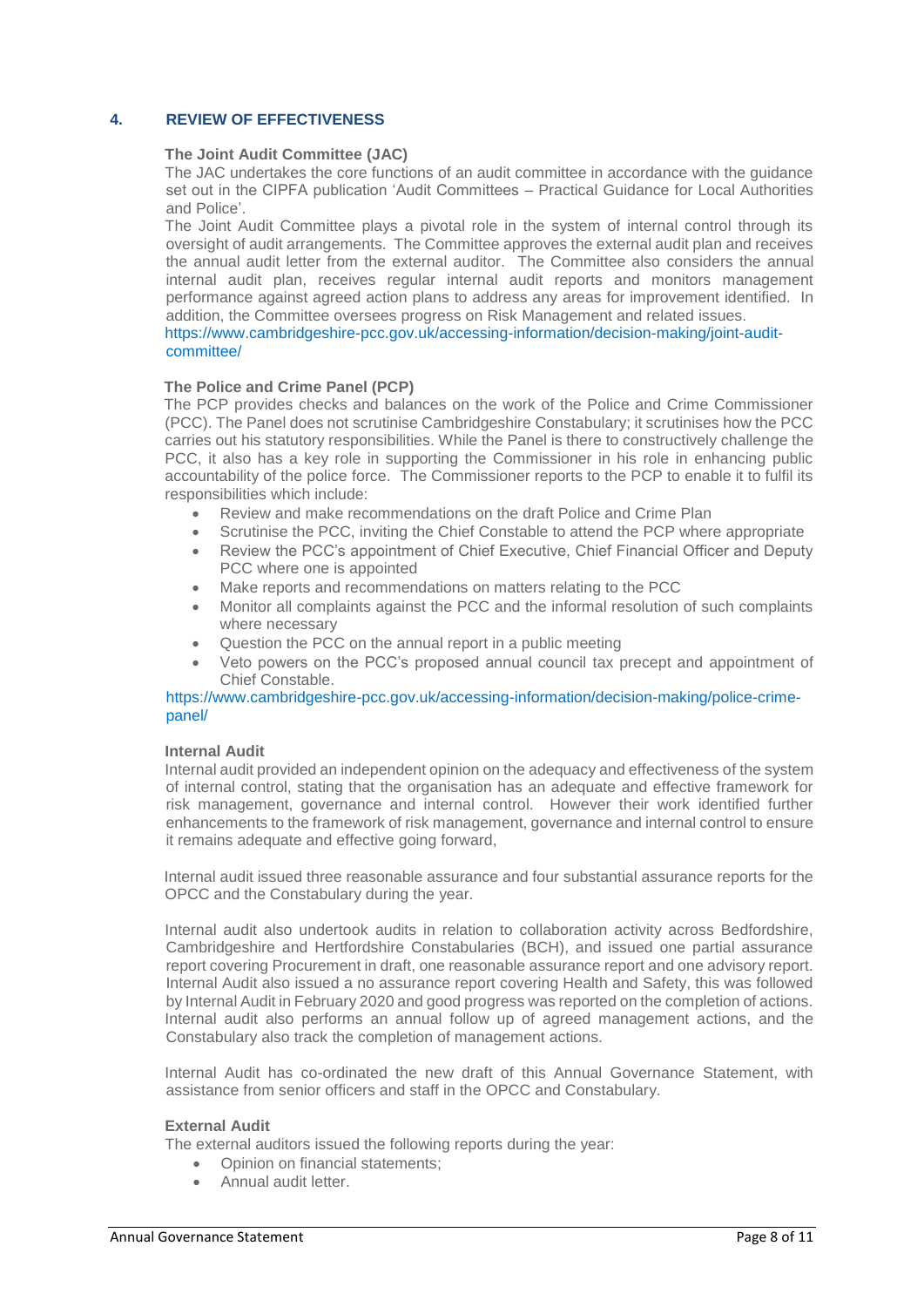The key matters that the Joint Audit Committee reported were that Cambridgeshire Constabulary had:

- An unqualified opinion on their accounts and had prepared its financial statements well;
- Had an adequate internal control environment;
- Had an unqualified value for money conclusion.

## **5. SIGNIFICANT GOVERNANCE ISSUES**

## **A summary of how the significant issues identified in the 2018/19 Annual Governance Statement have been managed**

#### As stated in 2018/19 **Current position**

At a time of such major organisation change and downward pressure on finances, it is inevitable that risk appetite will need to be reviewed and controls will come under pressure. As a result audit resources and management effort will need to be directed at areas of higher risk. In order to help us manage this risk appetite we are developing a board assurance framework.

The Office of the Police and Crime Commissioner will continue to identify enhancements to its arrangements for corporate governance, in particular the governance of collaborated activities.

Looking ahead, the OPCC considers that in light of the major organisation change and downward pressure on finances there is a clear need for a robust medium term financial planning process and the work in this area in previous years is to be built upon. The future strategic arrangements will include closer linking of the MTFS and FMS increasing the ability of the Commissioner and Chief Constable to base resourcing decisions on an understanding of demand.

The BCH Chief Executives have commenced a strategic review of BCH Collaboration and the recommendations from this review will be implemented during 2019/20.

The notification received from the Government was that there was a £10.9m increase in funding for Cambridgeshire. This included both the central grant funding element of £6.8m and assumed that the Acting Commissioner would increase the precept by £10 on Band D properties, which combined with the expected growth in housing subject to council tax, would raise £4.1m.

This will continue into 2020/21 specifically in respect to following up on the outcomes from the review noted below.

During the summer and early autumn of 2019, the Chief Constable undertook an innovative Strategic Threat and Risk Assessment (STRA) process to determine the future operational requirements of the Constabulary. The STRA process identified 999 calls, domestic abuse cases, mental health incidents, concerns for safety of the vulnerable and sexual offence reporting are all likely to increase. It also identified the priorities for 2020/21. Timing of the STRA process will be changed in 2020/21 to improve the link to the MTFS and FMS.

The strategic review of BCH Collaboration is in progress and the recommendations will now be implemented in 2020/21.